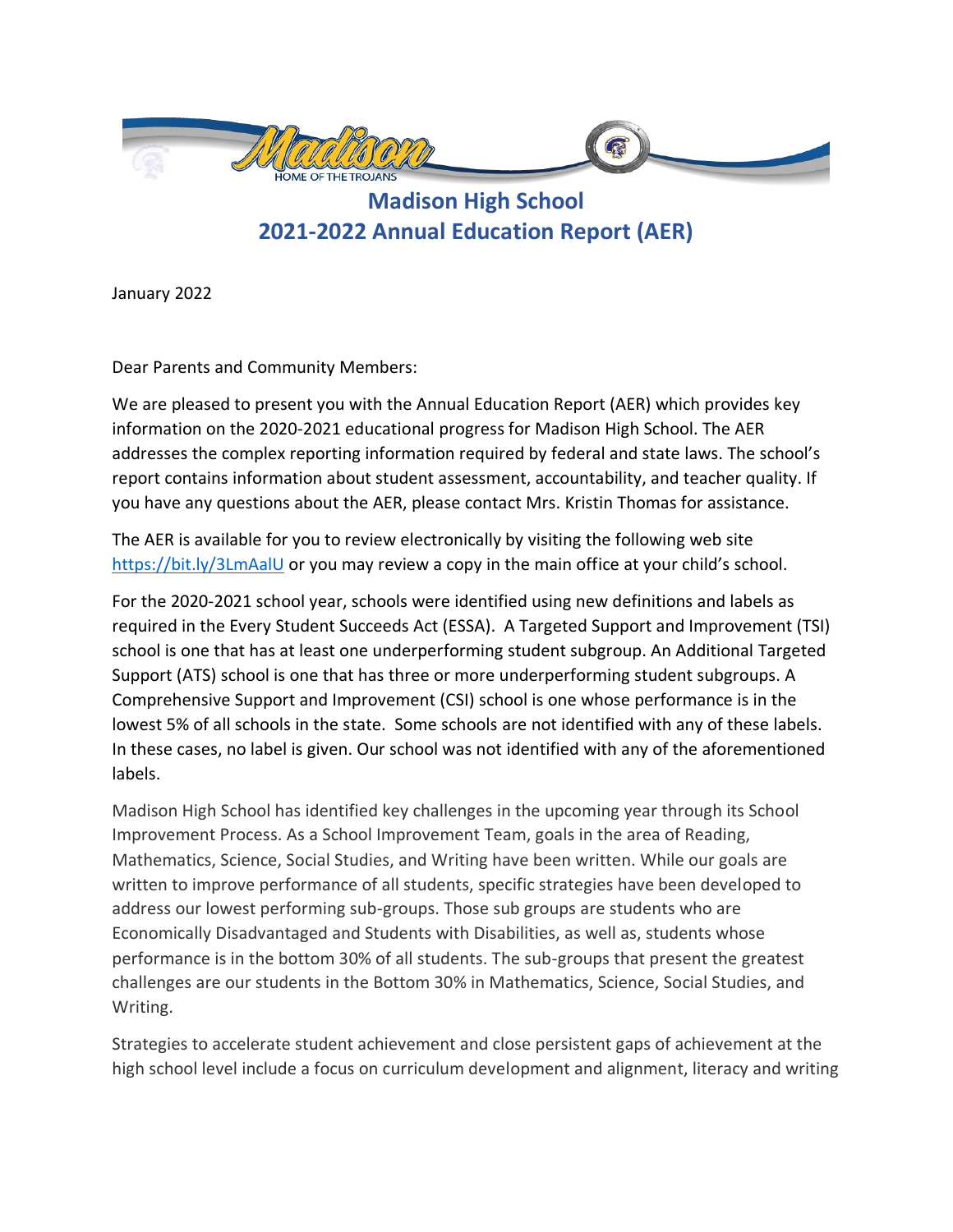in the core-content areas, as well as, strengthening problem solving and inquiry skills in Science and Mathematics.

During the 2020-2021 school year our focus was on continuing to plan units collaboratively using the Understanding by Design (UbD) model with a new emphasis placed on developing common summative assessments in all courses. While strengthening our formative assessments we continued to be intentional about implementing the gradual release of responsibility model within every classroom to enable students to become independent learners. Explicit vocabulary instruction, quality questioning techniques, response to text, and level 3 Depth of Knowledge tasks are all key initiatives being undertaken throughout our entire district. We continue to maintain our focus on the development of UbD units of study that include questioning and differentiation strategies with special emphasis on student engagement, as well as, strengthening our assessments and feedback.

In addition to the curriculum development goals in the core-content areas, Madison High School is very committed to providing students with quality instruction around career exploration and post-secondary planning. Extensive work has gone into the development of a series of four specific courses offered to every student in their  $9^{th}$ ,  $10^{th}$ ,  $11^{th}$ , &  $12^{th}$  grade year. These courses (Freshman, Sophomore, Junior, and Senior Seminar) are designed to ensure that all Madison High School graduates are college and career ready. Recognizing that student performance in 9th grade plays a pivotal role in ensuring students graduate on-time and are able to achieve success post-graduation, we established a Freshman Seminar Course for the 2020-2021 school year. Freshman Seminar is provided to all incoming  $9<sup>th</sup>$  graders during the 1<sup>st</sup> trimester to provide students additional support as they transition to high school.

State law requires that we also report additional information. This information is outlined below.

## **Process for assigning pupils to the school**

Madison Schools accepts School of Choice students in addition to students who live in the district. Non-resident students, wishing to enroll, may pick up an application for School of Choice from the District Central Office.

Applications for the 2020-2021 school year were accepted through September 6th. All students are placed in the least restrictive environment in the Michigan Merit Core academic curriculum. An individualized plan is put in place to ensure that students with special needs have access to learning opportunities. Accommodations are made so that all students can be successful.

### **School Improvement**

In 2020-2021, the HS School Improvement Team identified goals to improve upon in the areas Science, Social Studies, Reading, Writing, and Mathematics. Within each goal area, strategies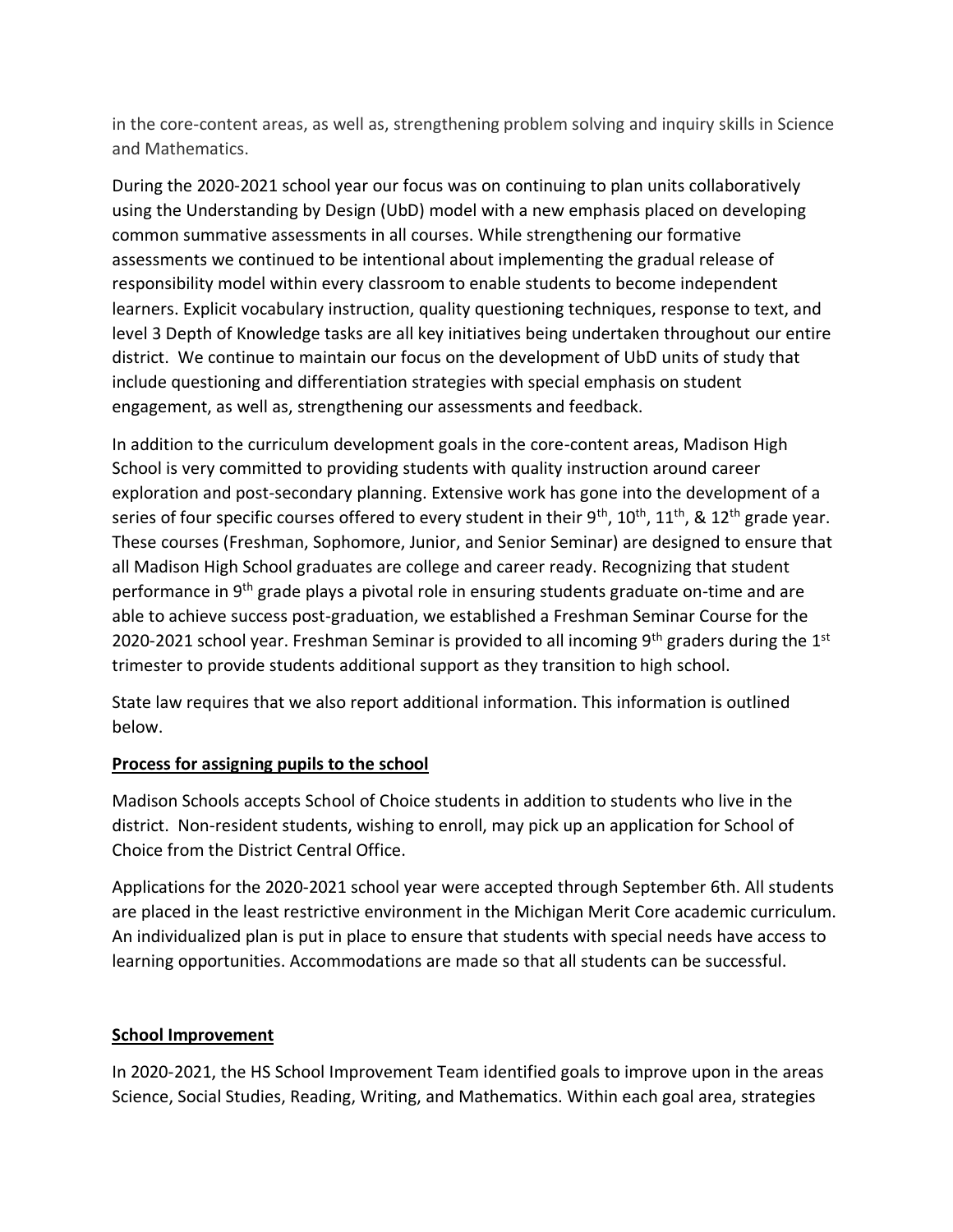that target Planning and Preparation, Instruction and Learning, Monitoring, Assessment, & Follow-Up have been developed. Each goal will have similar strategies. The strategies are Understanding by Design, Gradual Release of Responsibility, Response to Text and Level 3 Depth of Knowledge tasks. Our faculty will have ongoing, embedded professional development as we implement these strategies. Principals will monitor the implementation and coach faculty throughout the year. In addition to this coaching, our professional development, including our bi-weekly department level meetings, and our staff meetings will all focus on the advancement of our school improvement goals. The goals were continued into the 2021-2022 school year.

In 2017-18, Madison High School's Project Lead the Way Biomedical Sciences Program became CTE accredited. As a result, students enrolled in any of the PLTW Biomedical Science courses are now eligible to take advantage of the opportunities unique to students enrolled in a CTE program such as access to CollegeNow and participation in hands-on experiences in a clinical setting. The series of courses students may enroll in include, Intro to Biomedical Sciences, Human Body Systems and Anatomy and Medical Interventions. Students in high school that enroll in Biomedical courses have the opportunity to link these experiences to opportunities at the LISD Tech Center, as well.

# **2020-21 Specialized Schools Annual Report**

The students of Madison School District receive special education services through the Lenawee Intermediate School District (LISD). In addition to the specialized schools, students receive diagnostic testing, school psychology, school social work, physical and occupational therapy, career technical education, special needs training and speech pathology services.

The Lenawee Intermediate School District provides educational services to students from birth through age 26 who have severe handicaps. Students with severe physical, mental, emotional or sensory impairments may receive their educational program at a classroom operated by the LISD. Some students from Madison School District attended LISD classroom programs during the 2020-21 school year.

The LISD operates the Laura Haviland Program for early elementary, elementary, middle and high school students with severe emotional and behavioral impairments. Some students from Madison School District attended Laura Haviland during the 2020-21 school year.

In cooperation with the Lenawee County Probate Court, the LISD operates the juvenile education program housed at the Maurice Spear Campus.

LISD operates special education classrooms in local districts including classrooms for students with physical or other health impairments and hearing impairments in Madison; and classrooms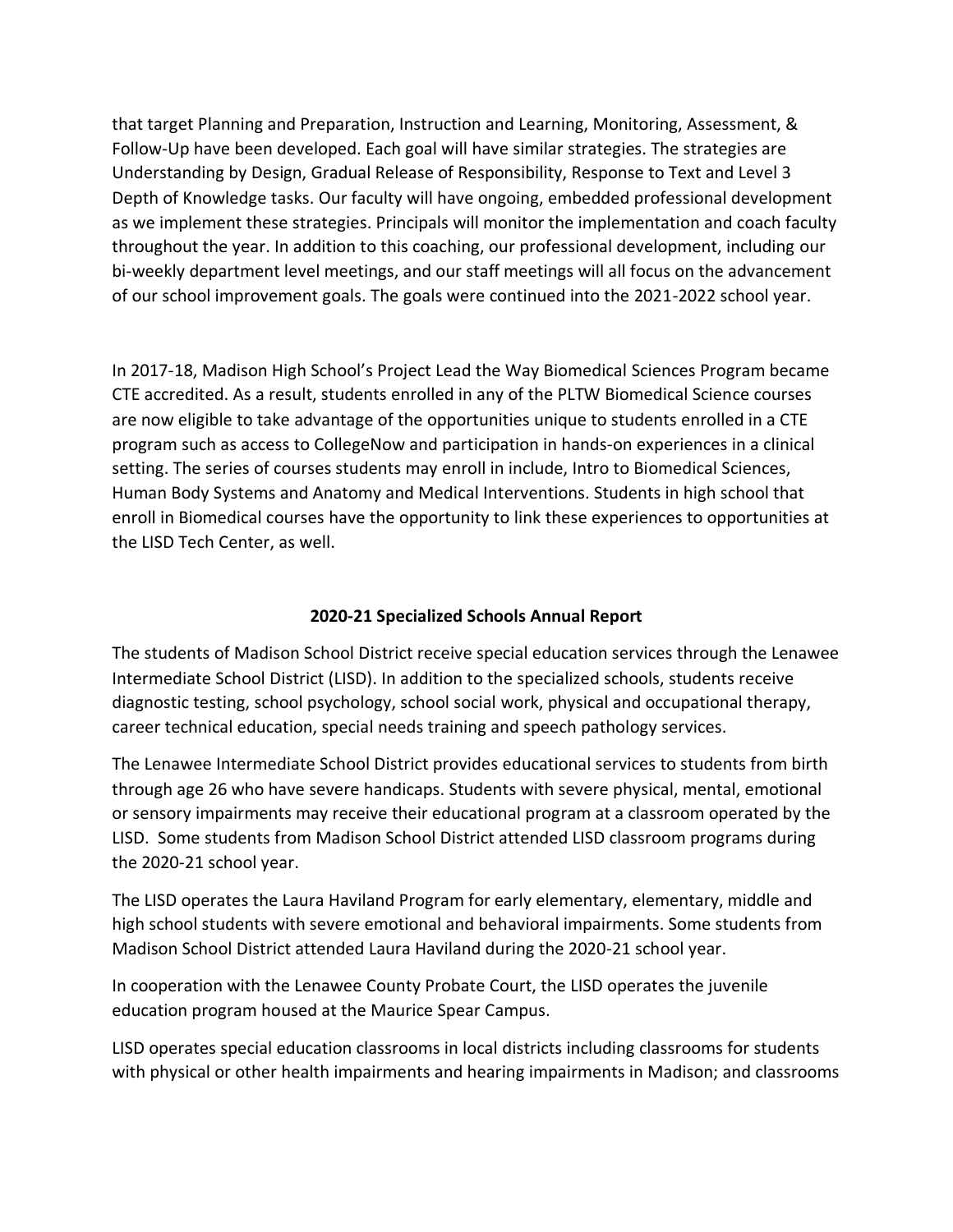for students with cognitive impairments in Tecumseh and Adrian. Some students from Madison School District attended these programs during the 2020-21 school year.

The LISD PREP Academy provides educational programs for teen parents from Lenawee County. During the student's instructional program, childcare support is provided. Some students from Madison School District attended the LISD PREP Academy during the 2020-21 school year.

The LISD TECH Center offers career technical education programs for high school juniors and seniors. One hundred thirty (130) students from Madison School District attended the LISD TECH Center or participated in the co-op/work experience program during 2020-21. Roughly 68.4% of the junior and senior population for Madison High School attended the LISD TECH Center or participated in the co-op/work experience program during 2020-21.

*The most recent follow-up of LISD TECH Center students (a 2020 study of 2019 graduates) showed 58.4% were continuing their education. Of those continuing their education, 87.3% were continuing in a field related to their LISD TECH Center program. In addition, 91.4% were working (full-time or part-time) with 4.6% reporting they were unemployed/seeking employment. Of those working full-time, 73.5% were in a field related to their LISD TECH Center program.*

Local districts operate special education classrooms open to students from other districts. There are two MiCI classrooms in the county that other districts can send students to. One is the LISD MiCI HS classroom at BD and the other is the MS and HS MiCI classrooms at Addison. Beyond that districts do individual agreements to allow students to attend a classroom in another district. Blissfield Community Schools placed some students with Madison School District during the 2020-21 school year.

## **Local Assessments**

As a result of the Covid-19 Pandemic, no spring assessments were administered to high school students during the 2019-2020 school year.

The data below, reflects assessment data through the 2020-2021 school year.

PSAT 8/9 and PSAT 10– All ninth grade students took the PSAT 8/9 in April 2021. Likewise, all tenth grade students took the PSAT 10 in April 2021. The PSAT 8/9 and PSAT 10 test results are used to predict student performance on the SAT, as well as, identify student performance in relation to the College and Career Readiness Benchmarks in the areas of Evidence Based Reading and Writing (EBRW) and Mathematics. PSAT 8/9 and PSAT 10 scores and data are below.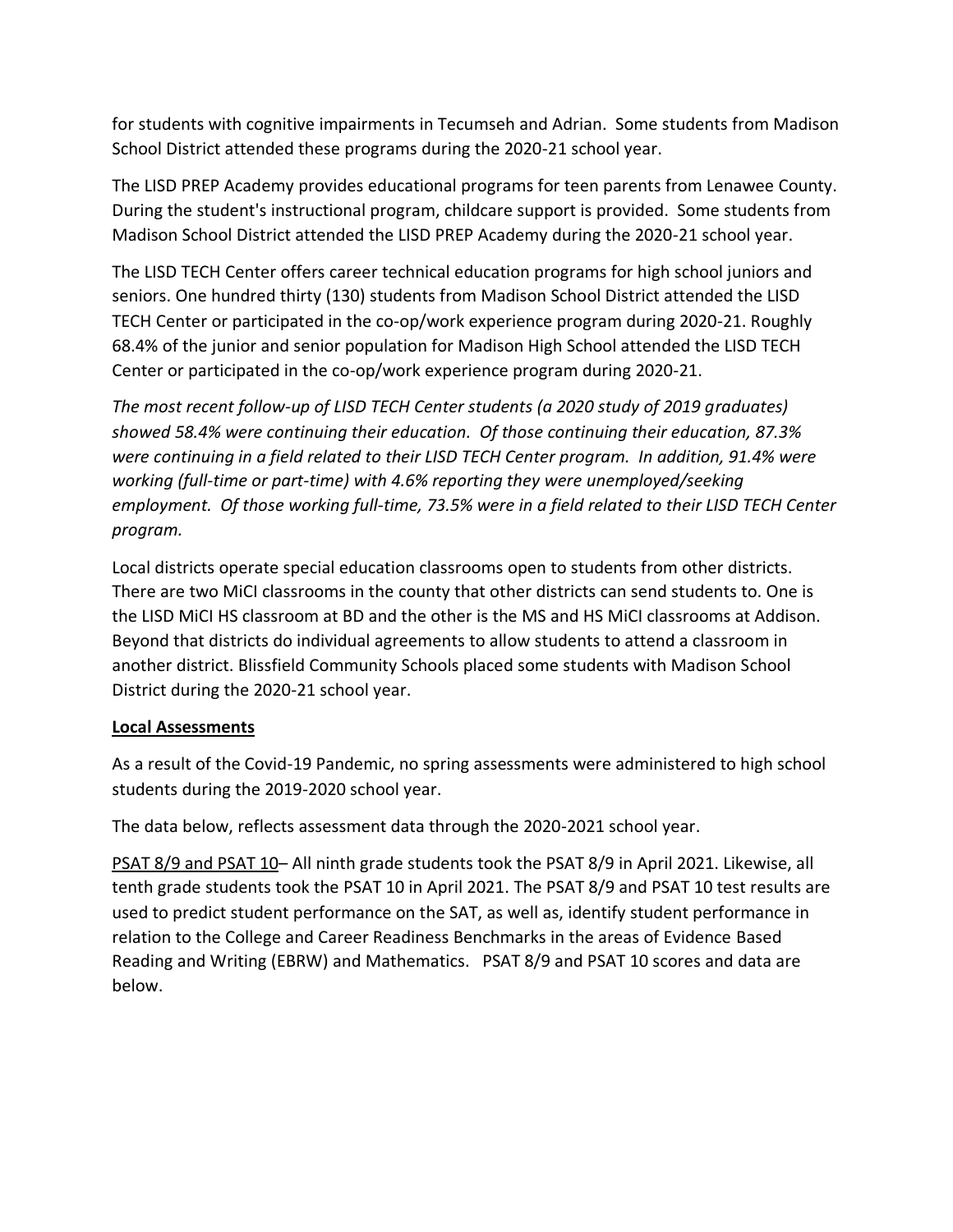#### **9 th Grade**

| <b>Subject</b><br><u>Area Tested</u>                                   | Nat'l<br><u>Avg</u><br>2019 | <b>State</b><br>Avg<br>2019 | 2015-16<br>Avg                                          | 2016-<br>17<br><b>Avg</b>                                      | $2017 -$<br>18<br>Avg                                | 2018-<br>19<br>Avg                                      | 2020-<br>2021<br>Avg                                 |
|------------------------------------------------------------------------|-----------------------------|-----------------------------|---------------------------------------------------------|----------------------------------------------------------------|------------------------------------------------------|---------------------------------------------------------|------------------------------------------------------|
| Evidence-<br><b>Based</b><br><b>Reading &amp;</b><br>Writing<br>(EBRW) | 458                         | 452                         | 445 (66%<br>met EBRW<br><b>CCR</b><br>Benchmark)        | 466<br>(75% met<br><b>EBRW</b><br><b>CCR</b><br>Benchmar<br>k) | 445<br>(67% met<br><b>EBRW CCR</b><br>Benchmar<br>k) | 449<br>(64% met<br><b>EBRW CCR</b><br>Benchmar<br>k)    | 450<br>(67% met<br><b>EBRW CCR</b><br>Benchmar<br>k) |
| <b>Mathematics</b>                                                     | 439                         | 438                         | 435 (42%<br>met Math<br><b>CCR</b><br>Benchmark)        | 445<br>(51% met<br>Math CCR<br>Benchmar<br>k)                  | 441(46%)<br>met Math<br><b>CCR</b><br>Benchmar<br>k) | 452<br>(55%<br>met Math<br><b>CCR</b><br>Benchmar<br>k) | 426<br>(34% met<br><b>EBRW CCR</b><br>Benchmar<br>k) |
| <b>Composite</b>                                                       | 898                         | 891                         | 879 (38%<br>met both<br><b>CCR</b><br><b>Benchmarks</b> | 911(50<br>% met<br>both<br><b>CCR</b><br>Benchmar<br>ks)       | 886<br>(42% met<br>both CCR<br>Benchmar<br>ks)       | 901<br>(46% met<br>both CCR<br>Benchmar<br>ks)          | 876<br>(30% met<br>both CCR<br>Benchmar<br>k)        |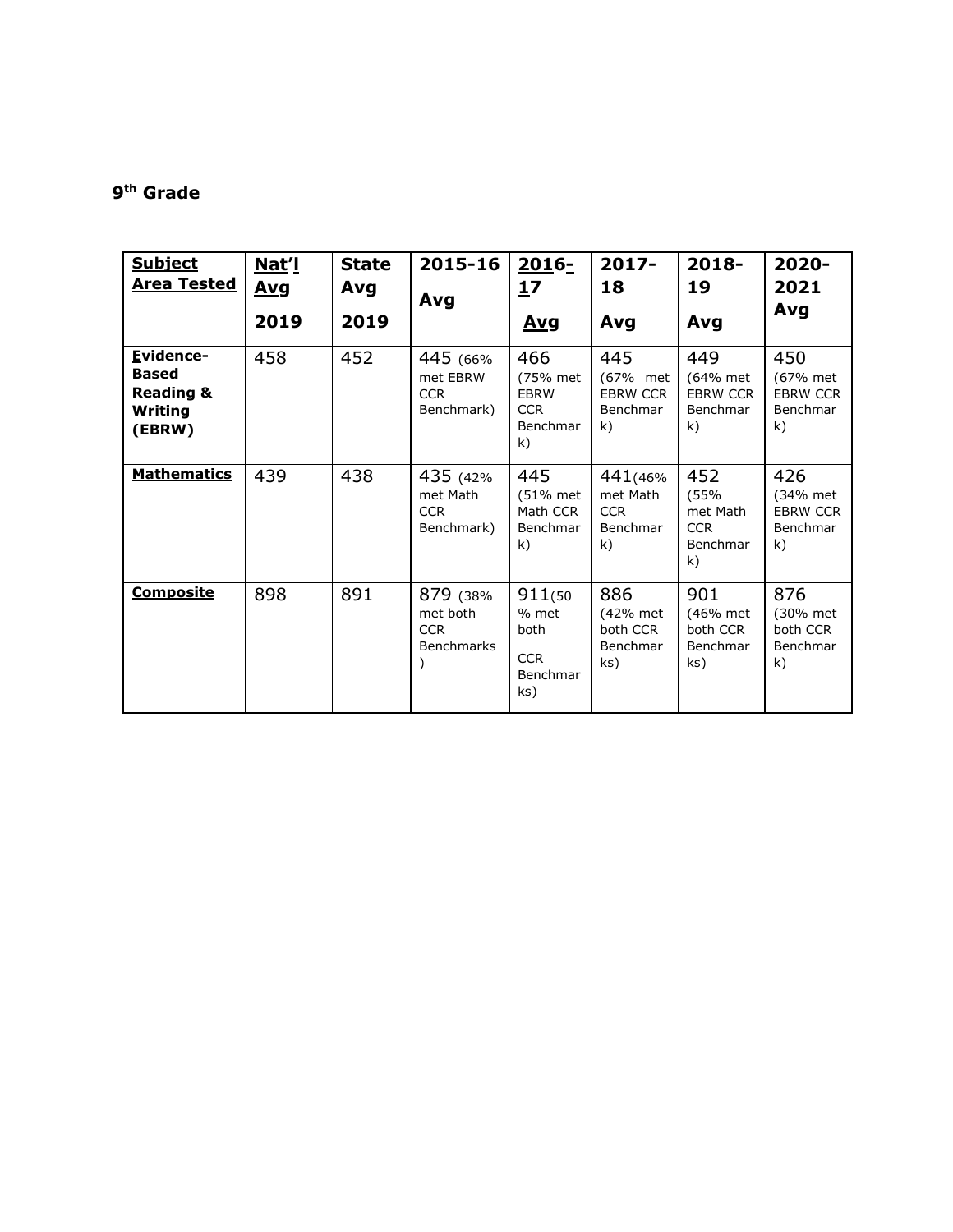### **10th Grade**

| <b>Subject</b><br><b>Area Tested</b>                                   | Nat'l<br><u>Avg</u><br>2019 | <b>State</b><br>Avg<br>2019 | 2015-<br><b>16</b><br><u>Avg</u>                     | $2016-$<br>17 Avg                                    | $2017 -$<br>18 Avg                                      | 2018-<br>19 Avg                                      | 2020-<br>21 Avg                                      |
|------------------------------------------------------------------------|-----------------------------|-----------------------------|------------------------------------------------------|------------------------------------------------------|---------------------------------------------------------|------------------------------------------------------|------------------------------------------------------|
| Evidence-<br><b>Based</b><br><b>Reading &amp;</b><br>Writing<br>(EBRW) | 489                         | 477                         | 460<br>(61% met<br><b>EBRW CCR</b><br>Benchmar<br>k) | 490<br>(75% met<br><b>EBRW CCR</b><br>Benchmar<br>k) | 479<br>(73% met<br><b>EBRW CCR</b><br>Benchmar<br>k)    | 451<br>(54% met<br><b>EBRW CCR</b><br>Benchmar<br>k) | 491(73%)<br>met EBRW<br><b>CCR</b><br>Benchmar<br>k) |
| <b>Mathematics</b>                                                     | 469                         | 460                         | 450<br>(39% met<br>Math CCR<br>Benchmar<br>k)        | 458<br>(49% met<br><b>EBRW CCR</b><br>Benchmar<br>k) | 466<br>(41% met<br>Math CCR<br>Benchmar<br>k)           | 440<br>(33% met<br>Math CCR<br>Benchmar<br>k)        | 470(40%<br>met EBRW<br><b>CCR</b><br>Benchmar<br>k)  |
| <b>Composite</b>                                                       | 958                         | 938                         | 909<br>(34% met<br>both CCR<br><b>Benchmarks</b>     | 962<br>(46% met<br>both CCR<br>Benchmar<br>k)        | 945(39%)<br>met both<br><b>CCR</b><br><b>Benchmarks</b> | 891<br>(29% met<br>both CCR<br><b>Benchmarks</b>     | 961<br>(38% met<br>both CCR<br>Benchmar<br>k)        |

# **Parent – Teacher Conferences**

At the high school, both Fall and Spring Parent Teacher conferences were held virtually. Teachers were required to make contact with parents of students who were at a C or below in their course.

### **Dual–Enrollment**

# **Number of Students enrolled in Extended Learning Opportunities and Information about Educational Development Plans (EDP)**

| Year: 2020-2021 |
|-----------------|
|                 |

| Number of<br><b>Students</b><br>in Building<br>by grade | # of Advanced<br>Placement<br><b>Courses taken</b> | # of<br><b>Students</b><br>in Dual<br><b>Enrollment</b> | # of Students<br>who earned<br>credit through<br><b>Dual-Enrollment</b> | # of Students<br>in<br><b>CTE/Vocationa</b><br>I Classes | Number of<br><b>Students who have</b><br>approved/reviewe<br>$d$ EDP on file* |
|---------------------------------------------------------|----------------------------------------------------|---------------------------------------------------------|-------------------------------------------------------------------------|----------------------------------------------------------|-------------------------------------------------------------------------------|
| 9                                                       |                                                    | 0                                                       |                                                                         |                                                          | 100%                                                                          |
| 10                                                      | 11                                                 | 0                                                       | 0                                                                       | 3                                                        | 100%                                                                          |
| 11                                                      | 25                                                 | 2                                                       | 2                                                                       | 60                                                       | 100%                                                                          |
| 12                                                      | 30                                                 | 20                                                      | 20                                                                      | 53                                                       | 100%                                                                          |
| <b>Total</b>                                            | 100                                                | 22                                                      | 22                                                                      | 117                                                      | 100%                                                                          |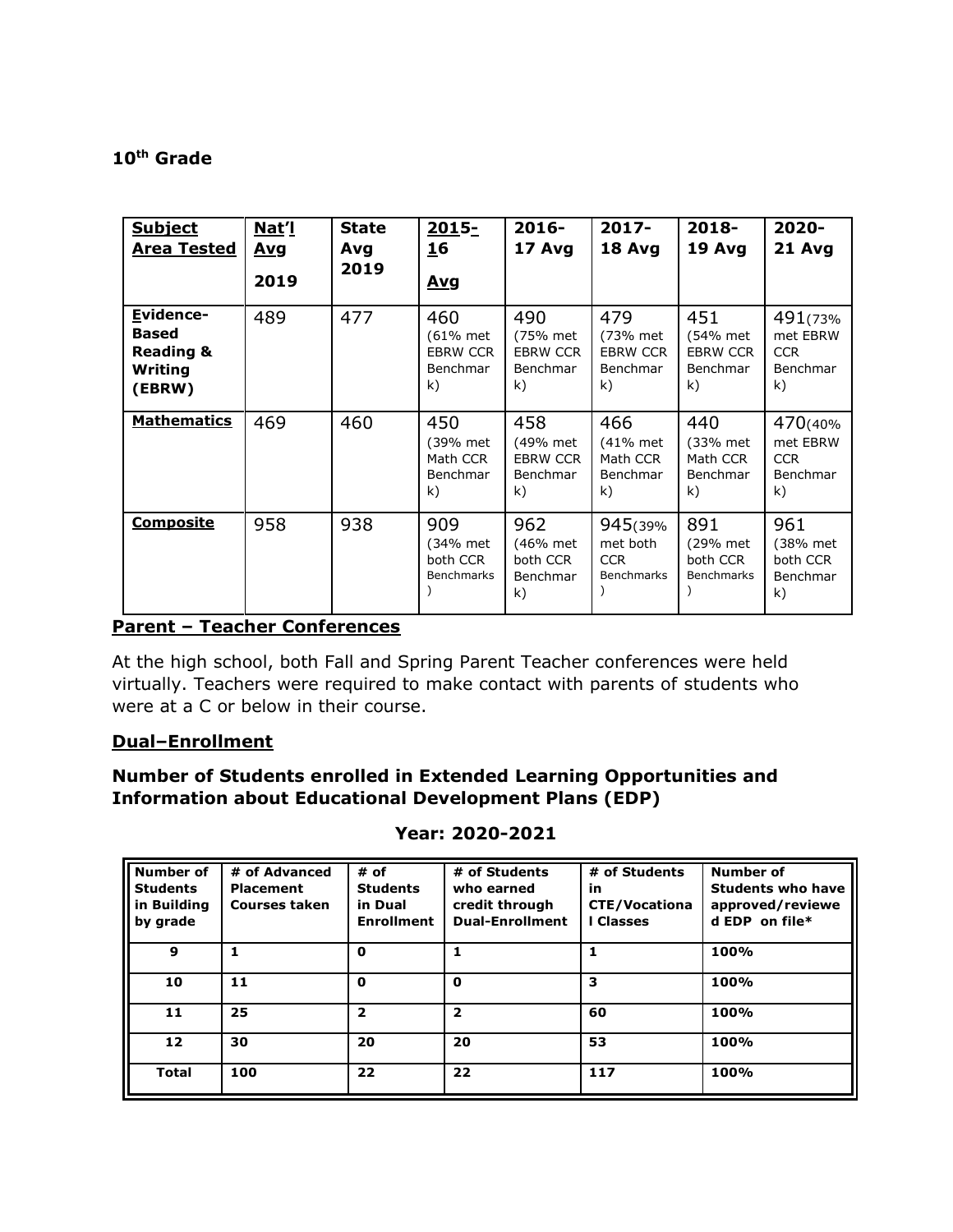# **Advanced Placement**

### **Breakdown of Advanced Placement Scores: 2019-2020<sup>+</sup>**

*\*Students scoring a 4 or 5 are awarded college credit. Students scoring a 3 may earn college credit.*

 *+ AP Scores for 2020-21 were not available.*

# **AP Biology**

| <b>Score</b>    | 5              | 4 | 3 | 2 |   | <b>Average Score</b> |
|-----------------|----------------|---|---|---|---|----------------------|
|                 |                |   |   |   |   | 2019-2020            |
|                 |                |   |   |   |   | 3.1                  |
| <b>Total</b>    | $\overline{2}$ | 1 | 3 | 4 | 0 | $(2.5 in 18-19)$     |
| <b>Students</b> |                |   |   |   |   | $2.4$ in 17-18       |
|                 |                |   |   |   |   | 3.0 in 16-17         |
|                 |                |   |   |   |   | $2.8$ in 15-16)      |

### **AP Calculus**

| <b>Score</b>        | 5 | 4 | 3            | $\overline{\mathbf{2}}$ |             | <b>Average Score</b>         |
|---------------------|---|---|--------------|-------------------------|-------------|------------------------------|
|                     |   |   |              |                         |             | 2019-2020                    |
|                     |   |   |              |                         |             | 2.8                          |
| <b>Total</b>        |   | 1 | $\mathbf{2}$ | $\overline{\mathbf{2}}$ | $\mathbf 0$ | $(3.17 \text{ in } 18 - 19)$ |
| <b>Student</b><br>s |   |   |              |                         |             | 2.5 in 17-18                 |
|                     |   |   |              |                         |             | 3.11 in 16-17                |
|                     |   |   |              |                         |             | $2.18$ in 15-16)             |

## **AP English Literature & Composition**

| <b>Score</b> | 4 | J |  | <b>Average Score</b> |
|--------------|---|---|--|----------------------|
|              |   |   |  | 2019-2020            |
|              |   |   |  | 2.7                  |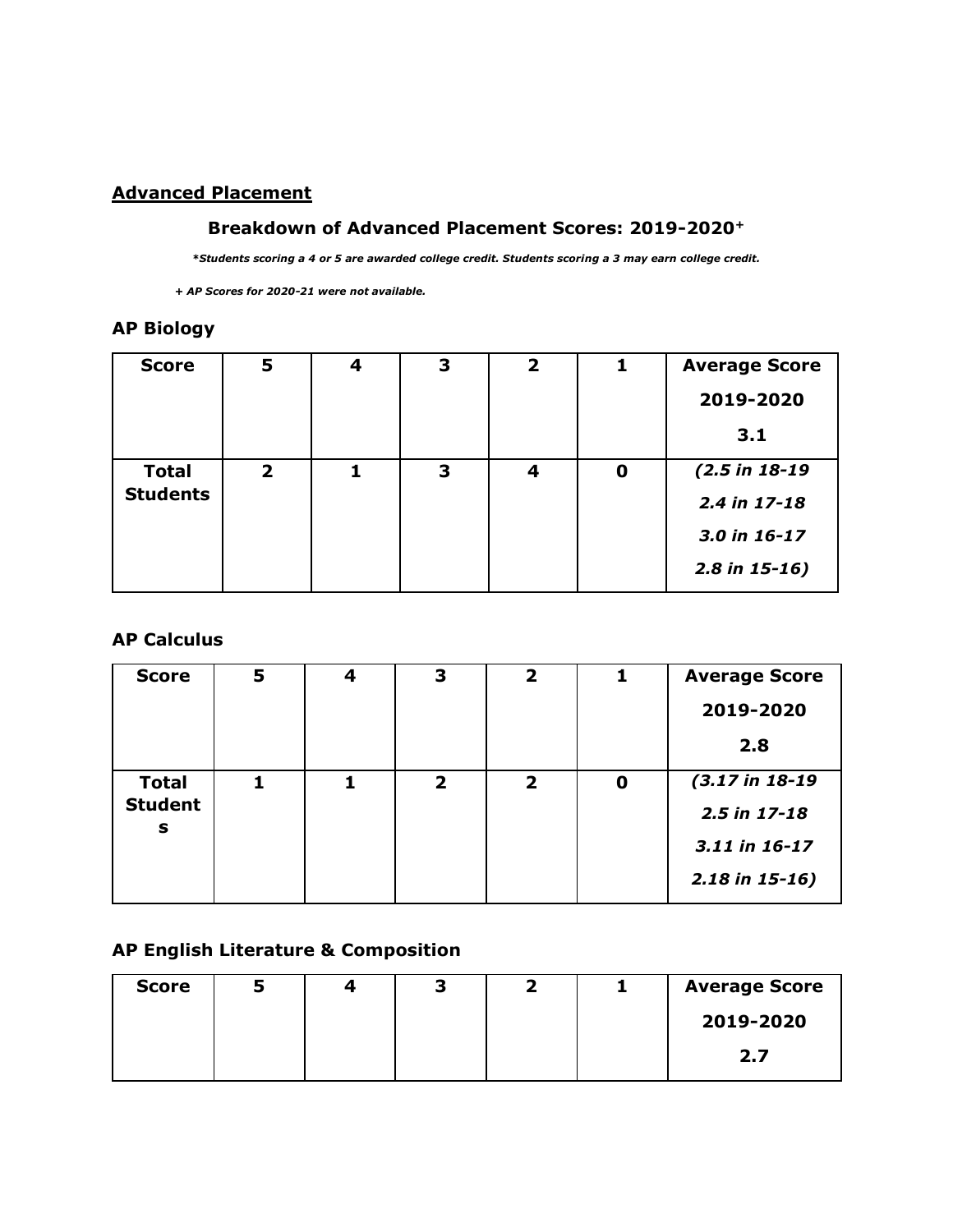| <b>Total</b>   | כ, | 15 | $(2.5 \text{ in } 18 - 19)$ |
|----------------|----|----|-----------------------------|
| <b>Student</b> |    |    | $2.2$ in 17-18              |
| s              |    |    | 3.0 in 16-17                |
|                |    |    | $2.6$ in 15-16)             |

# **AP World History**

| <b>Score</b>        | 5 | 4 | 3              | $\overline{2}$ | 1 | <b>Average Score</b> |
|---------------------|---|---|----------------|----------------|---|----------------------|
|                     |   |   |                |                |   | 2019-2020            |
|                     |   |   |                |                |   | 3.0                  |
| <b>Total</b>        |   | 3 | $\overline{2}$ |                |   | (3.9 in 17-18        |
| <b>Student</b><br>s |   |   |                |                |   | 2.14 in 16-17        |
|                     |   |   |                |                |   | 4.3 in 15-16         |
|                     |   |   |                |                |   | $2.8$ in $14-15$ )   |

# **AP US History**

| <b>Score</b>        | 5 | 4 | 3            | $\overline{\mathbf{2}}$ | <b>Average Score</b> |
|---------------------|---|---|--------------|-------------------------|----------------------|
|                     |   |   |              |                         | 2019-2020            |
|                     |   |   |              |                         | 3.1                  |
| <b>Total</b>        |   | 3 | $\mathbf{2}$ |                         | $(3.0 in 18-19)$     |
| <b>Student</b><br>S |   |   |              |                         | 2.7 in 17-18         |
|                     |   |   |              |                         | 1.86 in 16-17        |
|                     |   |   |              |                         | $2.4$ in 15-16)      |

# **AP Language and Composition**

| <b>Score</b> |  | 7<br>э |  | <b>Average Score</b> |
|--------------|--|--------|--|----------------------|
|              |  |        |  | 2019-2020            |
|              |  |        |  | 2.9                  |